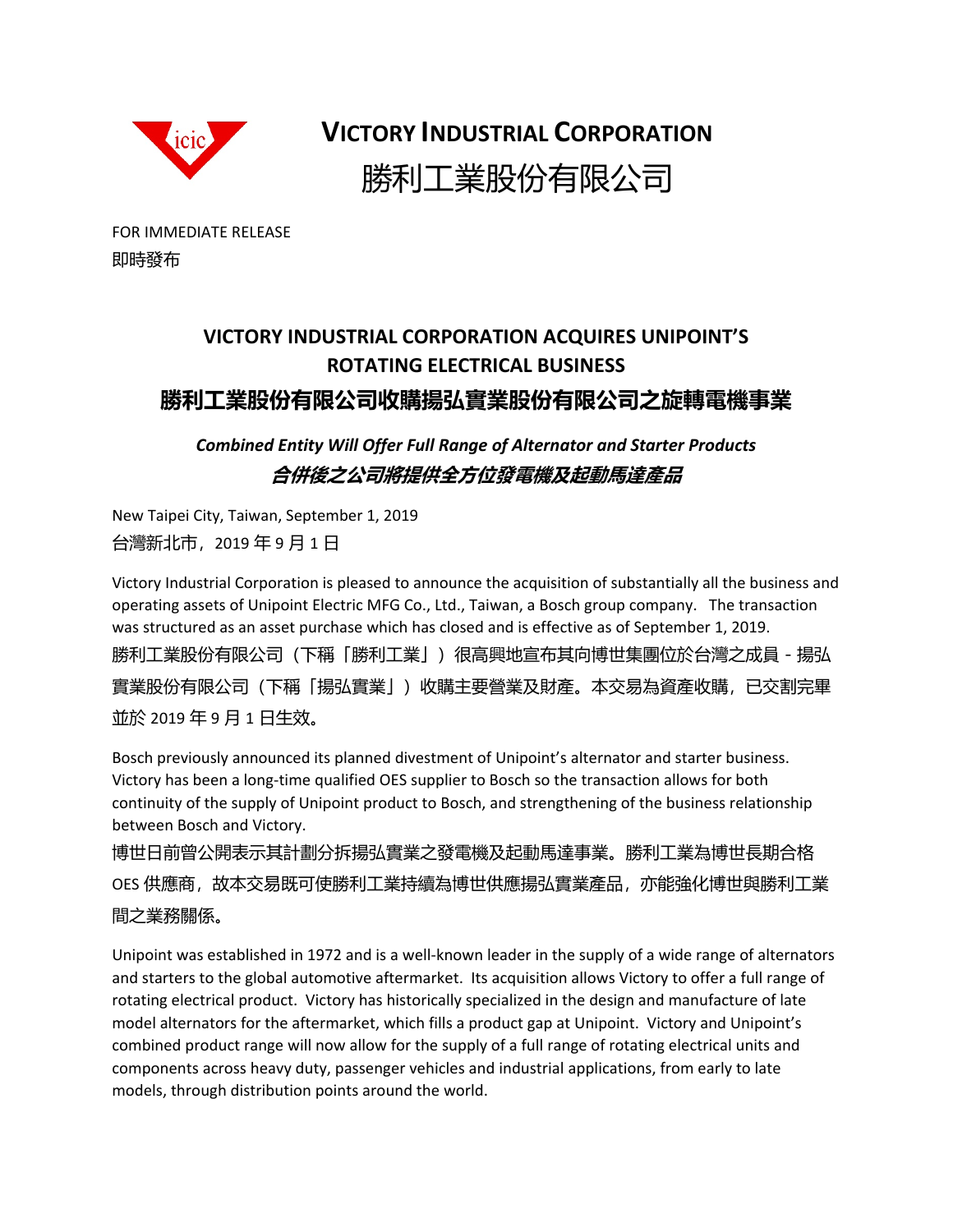揚弘實業成立於 1972 年,在全球汽車售後市場銷售各種交流發電機和起動馬達,為業界知名之領 導廠商。本收購案將使勝利工業有能力提供全方位的旋轉電機產品。勝利工業長期以來專精於售 後市場之新型發電機設計及製造,此將填補揚弘實業產品於市場上的缺口。勝利工業與揚弘實業 合併後,其產品範圍將涵括重型車、乘用車和工業應用所需之全系列旋轉電機單元和零件,從舊 型到新型皆有,且透過全球各地的經銷點供應。

Victory, which was founded in 1966, plans to continue the Unipoint business and has secured the services of several key Unipoint management team members. Charles Chen, its President, explained, "Unipoint is a very well‐known and respected brand, and we welcome the new Unipoint managers and employees to the Victory team. We are very happy to have this opportunity to grow our business and now offer a full range solution to our customers with the combined Victory and Unipoint product portfolio."

成立於 1966 年的勝利工業計畫延續揚弘實業原有業務,並將延請揚弘實業管理團隊重要成員繼續 為其效力。勝利工業總裁陳肇理先生表示:「揚弘實業是非常著名且受人尊敬的品牌,我們歡迎 來自揚弘實業的新任經理及員工加入勝利工業團隊。我們很高興有機會擴大業務,並透過結合勝 利工業與揚弘實業之產品組合,為客戶提供全方位的解決方案。」

Victory also plans to make a substantial capital reinvestment into the Unipoint manufacturing lines to increase efficiency through state‐of‐the‐art automation and production technology improvements. 勝利工業並計劃對揚弘實業之生產線投入大量資金,以最先進的自動化及生產技術,提高生產效 率。

The Unipoint brand and box are both expected to continue under Victory's management of the Unipoint business. Mike Clausman, Victory's Executive Vice President, commented, "We want to assure the customers and suppliers of Unipoint that Victory plans to continue the Unipoint business, and we feel we can add value through our over 50 years of experience in the automotive aftermarket, with a direct, hands on approach to both customer relationship and supply chain management."

在勝利工業開始管理揚弘實業之業務後,將會繼續沿用揚弘實業的品牌及包裝。勝利工業執行副 總裁 Mike Clausman 評論:「我們向揚弘實業的客戶和供應商保證,勝利工業將繼續經營揚弘實 業原有業務。我們相信,我們在汽車售後市場 50 多年的經驗能帶來加值,且我們將親力親為,以 維持客戶關係和供應鏈管理。」

Victory's Vice President of Sales and Marketing, Annie Yao, added, "At Victory, we focus on developing long term relationships with our clients. We are very excited to bring on board Unipoint's client base and believe that we can meet or exceed their expectations with quick responses and dedicated service." 勝利工業業務及行銷副總裁 Annie Yao 補充:「在勝利工業,我們專注於與客戶建立長期合作關 係。我們非常期待引入揚弘實業的客戶群,且相信能藉由迅速回覆和至誠服務,滿足甚至超越客 戶的期望。」